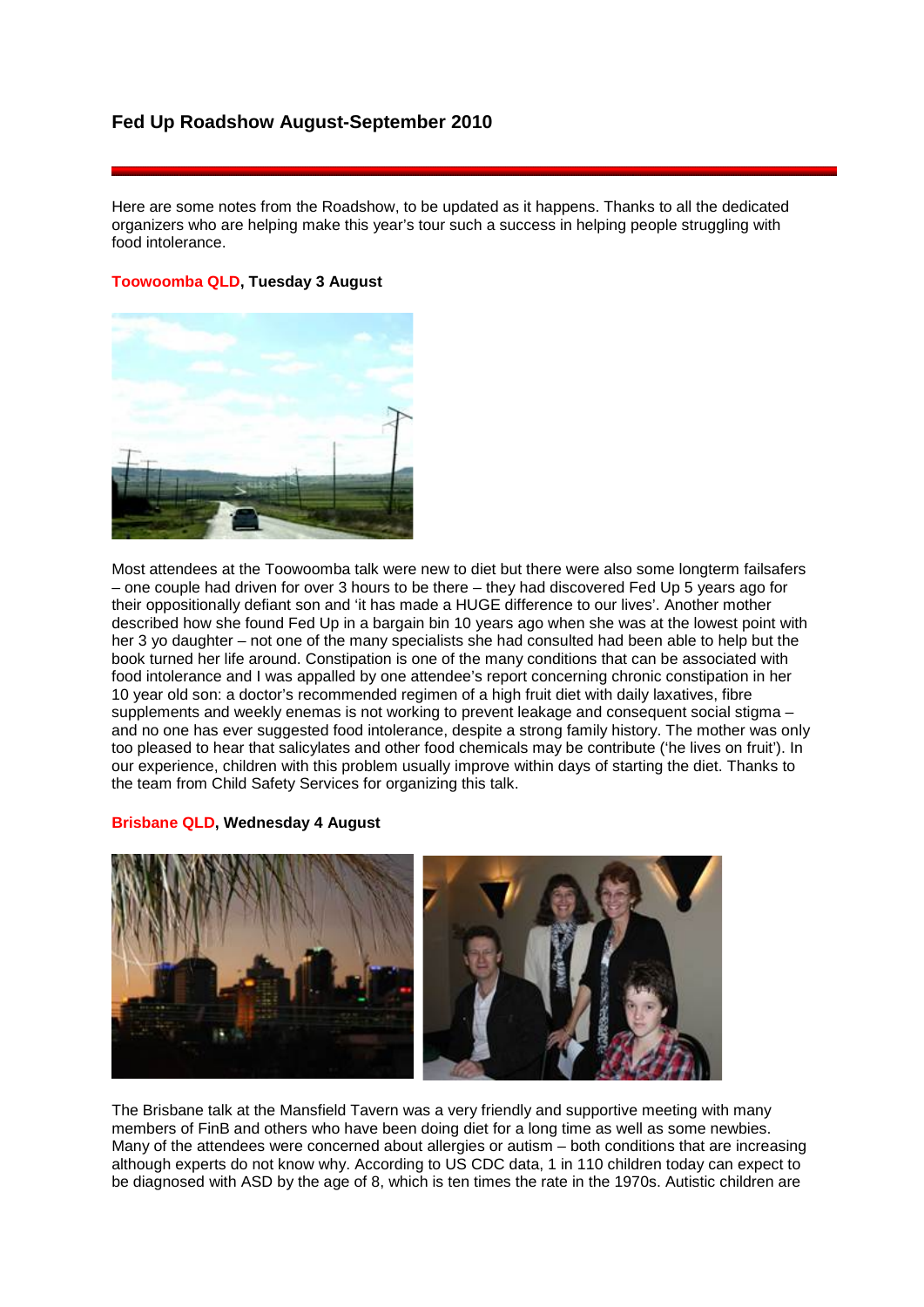typically fussy eaters –one mother at this talk was shocked to see that 80% of the foods her difficult autistic son eats were displayed as food to avoid - 'but how am I going to get him to change? she said. (The mother of an autistic child for whom diet has made a huge difference says 'they're in a rut – you just have to ease them out of that and into a failsafe rut'). We also recommend avoiding VOCs with autistic children and I was fascinated by this inspiring report: the mother of an autistic child who has been failsafe for ten years described how her daughter then aged 7 always used to wake up screaming until one day the mother removed all fragranced and plastic products from the daughter's bedroom –and the very next morning the daughter quietly appeared at the breakfast table, calm, smiling and already dressed for school. Thanks to the Hurman family – Anne, Cameron and Scott – for hosting this talk and to Anne for organizing a failsafe food display.

### **Bingara NSW, Thursday 5 August**





The Bingara talk was held in the marvellous art deco Roxy theatre with the audience from Bingara and surrounding towns. One family described how they moved to Bingara – with no fast food outlets – from a much larger town with many fast food outlets ('we had to let them eat there, because "everyone else does"') and have noticed that now their children eat only home-cooked food, they are much, much calmer. Another mother said she was 'riveted' by the talk – 'about 40 lights went on in my head - my son ticks all the boxes for the restless ones'. She could hardly wait to get home and start on the diet. Thanks to organizer Tanya Heaton and her daughter Rachel, Samantha and Rose (pear jam and ketchup makers, email: [lacaldera@optusnet.com.au\)](mailto:lacaldera@optusnet.com.au), many local business sponsors for an extensive failsafe food display and delicious supper including some of the best failsafe sausages we've ever tasted (from Meat on Maitland), and Roxy manager Sandy for making this an evening to remember.

#### **Inverell NSW, Monday 9 August**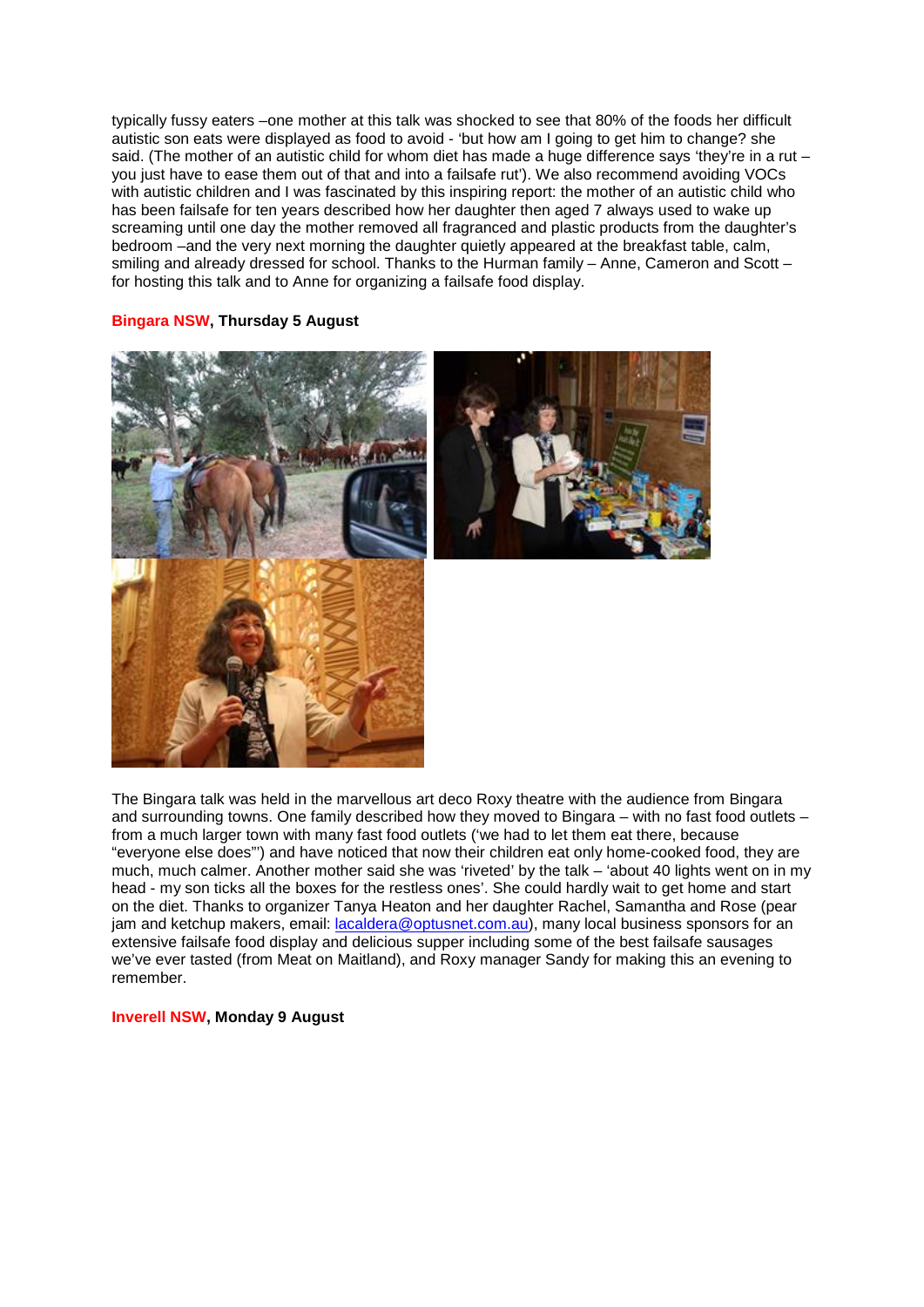

Thanks to exceptionally supportive preschool director Jan Carr, Tracey and IDFS (Inverell District Family Services) for organizing this talk at the IDFS preschool. It was good to meet preschool parents and some long term failsafers, including one who did the elimination diet with RPAH in Sydney for a baby with severe eczema with great success more than ten years ago. Also a mother who attended my talk in Inverell last year and started the diet after that ('it made a huge difference'). It is frustrating to hear from yet another family who had attended numerous GPs and paediatricians for a child with major food-related behaviour problems but hadn't managed to find anyone who knew to refer them to a supportive dietitian for a trial of the RPAH elimination diet. Our new Inverell contact is Jane, email: [rowjane@bigpond.com,](mailto:rowjane@bigpond.com) phone 02 67223354

# **Gunnedah NSW, Tuesday 10 August**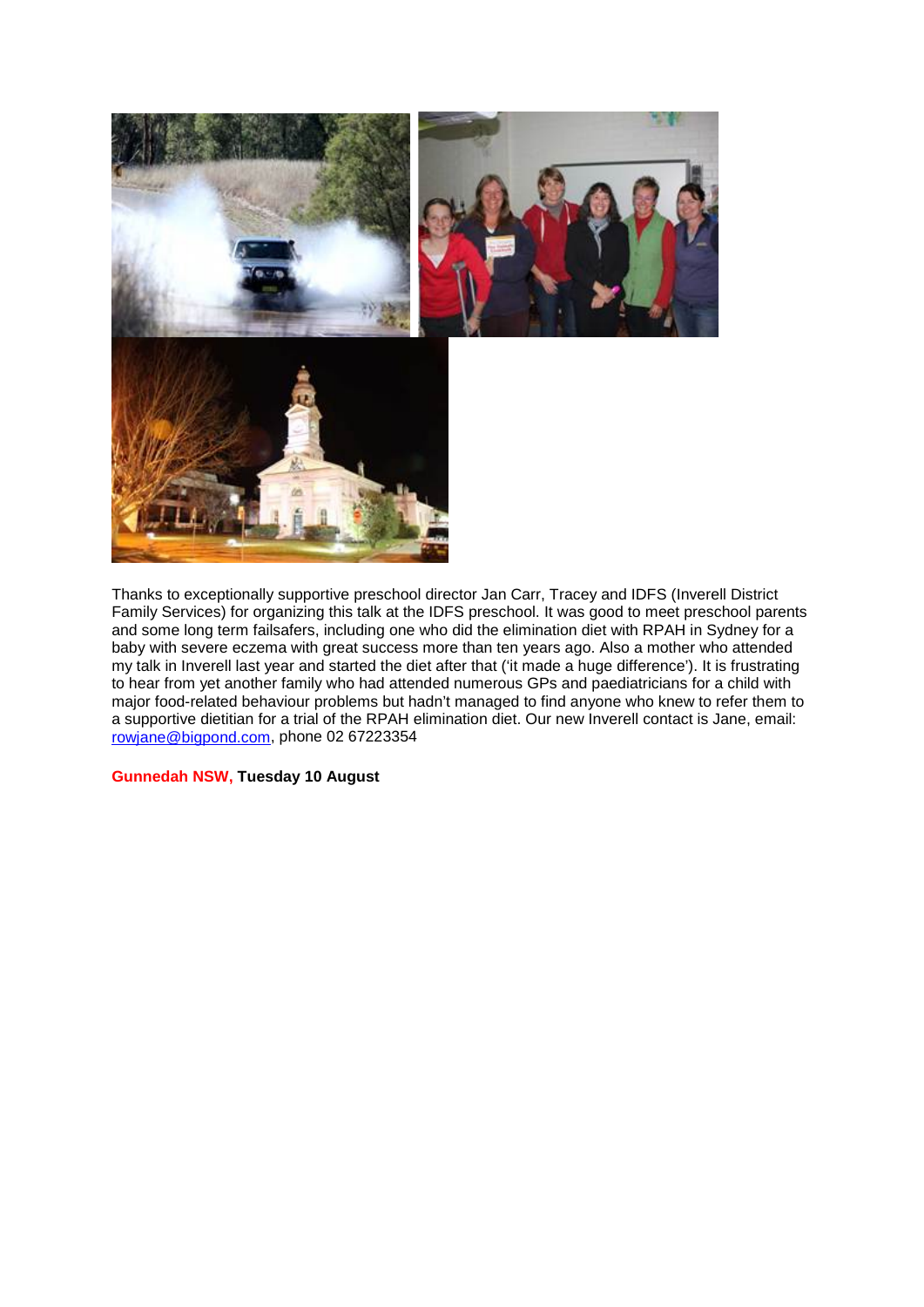



There was a capacity crowd (120) at the Gunnedah Services and Bowling club. Some attendees had come from properties or other towns and one had flown back specially from the Gold Coast. Thanks to our facebook group member who wrote 'Fantastic talk at Gunnedah – thank you for coming'. Comments from the audience included the mother of a 2 yo who has seen her son react to apple juice - 'it's like rocket fuel' - and the mother of a 4 yo who grizzles constantly and is always unhappy. After the talk this mother commented: 'Now I know why – he lives on strawberries, sultanas and Vegemite sandwiches'. Another mother of a 2 yo reported that her son suddenly developed sleeping problems 2 months ago – can't get to sleep, wakes frequently, is always tired during the day but won't go down for a nap and is always so exhausted he falls asleep within ten minutes when driving in the car. What had happened two months ago? According to the mother there was no change of diet but the child had started taking children's vitamin supplements with orange or blackberry flavouring. A reaction like this often indicates salicylate intolerance.

#### **Newcastle NSW, Wednesday 11 August**



This talk was booked out two weeks before the event due to an excellent article in the Newcastle Herald (28/7/10, pp 36-37) by Anita Beaumont ('Beware the menace in the meal. Fed Up with those terrible tantrums? The answer could be on their plates') including the story of Newcastle mother-oftwo Kim. Like most mothers, Kim did not realise that certain foods were causing her then two year old son frequent tantrums, inconsolable crying and inability to listen to instructions – until her local supermarket ran out of the flavoured rice cakes that he ate every day for morning tea. 'When the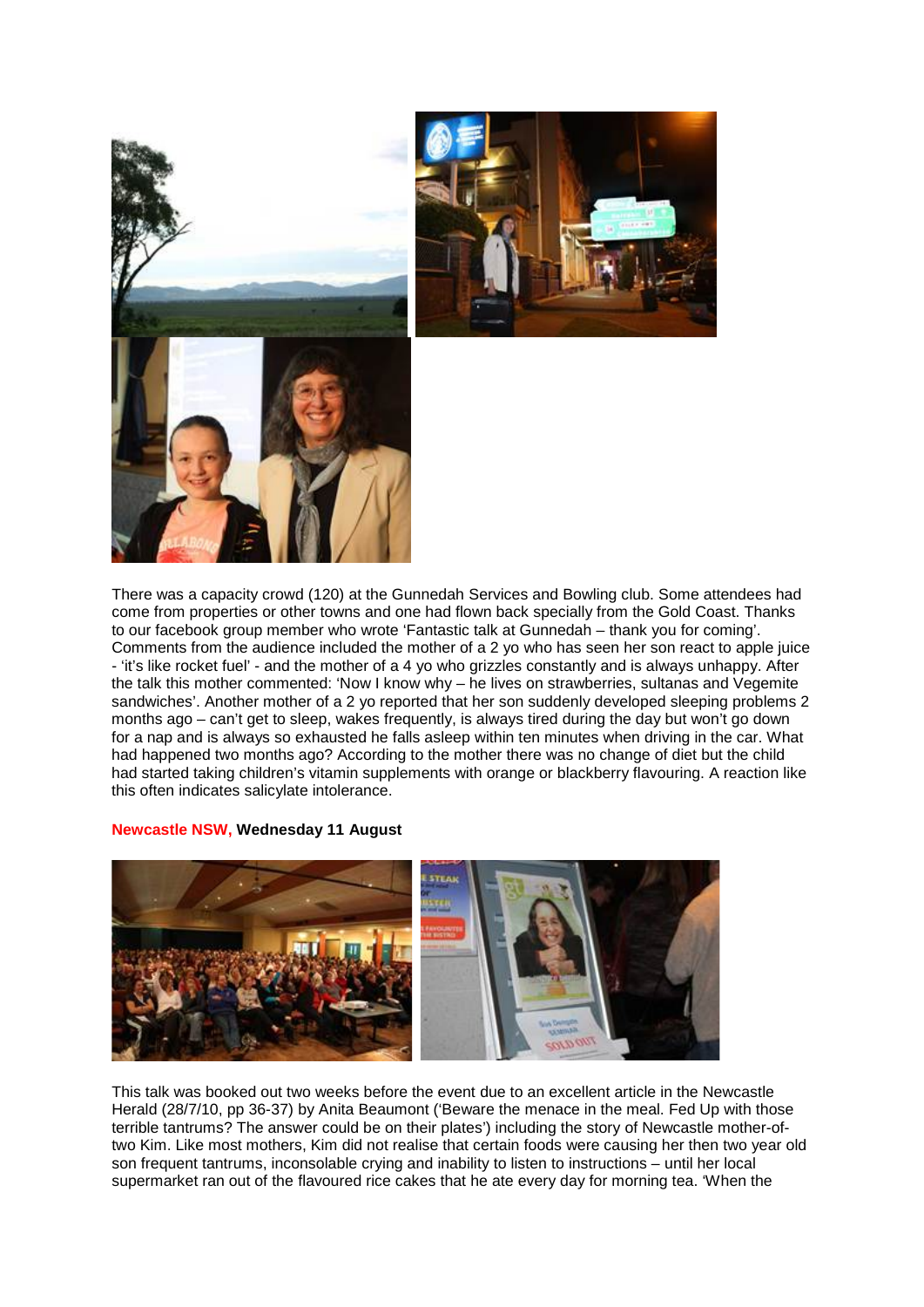ricecakes went off the shelf and he wasn't eating them, you'd tell him to stop and he would stop, you'd say 'no' and he'd accept it – he wouldn't have a meltdown or a tantrum' said Kim. He was also vomiting five nights out of seven and they didn't know why but when they cut out certain other foods, that stopped too. The culprits for her son turned out to be flavour enhancers (621, 627, 631, 635) and fruit such as grapes and strawberries.

There were many failsafers at this talk saying 'thank you for your books, they changed our lives' at this talk. Some explained that the diet made a huge difference when they first did it but as they have slowly reintroduced salicylates and amine foods the diet 'stopped working' – this means you have introduced too much and need to get stricter again. Failsafers need to remember that symptoms of food intolerance can come and go and change throughout life. For example, it is common for early itchy rashes to disappear and later reappear as behaviour problems or hyperactivity – and that can come back as depression later in life – and there are many other possibilities. A person who has early problems with salicylates is likely to need to be careful with salicylates (with varying tolerance) for life.

Thanks to the extraordinary organisation by Lenora and Katrina of the Hunter Alliance for Childhood, also to Kim for the failsafe display. Failsafe contacts can help with recommendations regarding dietitians and places to buy failsafe foods such as bread and sausages.

# **Castle Hill (Sydney) NSW, Thursday 12 August**





Nearly 200 people attended this talk, coming from as far away as Wollongong and the Central Coast. Also at this event there were several families who had moved from the UK to live permanently in Australia, reporting that their children's behaviour had worsened after the move. It is common for mothers from the UK and Europe to notice a worsening of children's behaviour and/or asthma after the move to Australia – this can be due to the increased number of additives such as the bread preservative, high levels of sulphites in dried fruit, and increased consumption of fruit, fruit juice and dried fruit.

Thank you to the number of preschool staff who are attending these talks, concerned by increasing behavioural problems in their students including rages, silly noises, lack of cooperation, and inability to follow instructions; canteen managers who are concerned that the list of approved products they can buy contain so many additives; psychologists who are concerned that some of the behaviours they are asked to deal with are in fact related to foods; and dietitians who are happy to chat to attendees after the talk.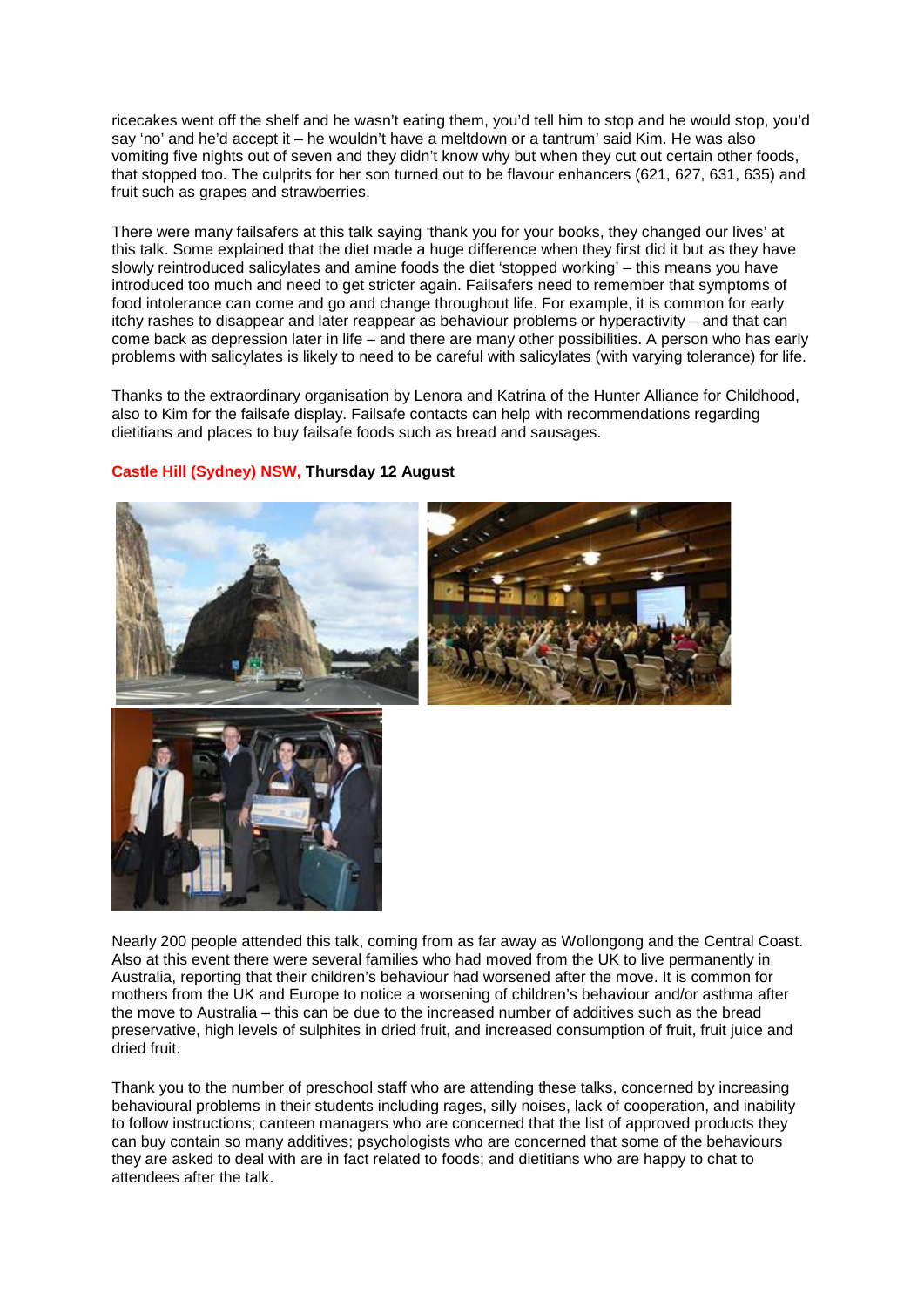According to our surveys at this and other talks in this series, the majority of attendees feel that current labelling of MSG-type flavour enhancers is misleading. A proposal in 1996 by the US FDA to require labelling of free glutamates - such as hydrolysed vegetable protein - was withdrawn due to pressure from the food industry but would have made life much easier for consumers. A food technologist who attended this talk commented: 'I am a food technologist – and I am unhappy about the way food technology is going: I have sat in technical meetings discussing what to call the MSG that we want to put in a product.'

# **Canberra ACT, Monday 16 August**



Well over 200 people attended this talk in at Fadden Primary School.

'The diet saved my life – literally', said one mother, explaining that it worked brilliantly at first. Then – like many others – they let too much stuff back into the diet, not worrying so much about salicylates and amines. Eventually they realised they had to tighten up again: 'within 3 days we saw dramatic changes'. The family is determined not to make that mistake again.

Another mother at this talk described how her daughter was diagnosed with autism at the age of 5 but all her symptoms went away on the strict elimination diet. 'You've written about food-induced autism', she said. That's what my daughter has.

We are noticing many more adults with health problems attending these talks than in previous years. One woman explained how she had 'lost 5 years of her life' with what doctors thought was lupus, fibromyalgia, chronic fatigue or some other autoimmune disease but eventually turned out to be intolerance to a combination of dairy and salicylates. A man described how he was 'absolutely desperate' due to bloating and other irritable bowel symptoms – by the end of the talk he had realised that he 'lives on' tomatoes and also consumes other high salicylate items such as beer. Another asked about infertility – in medical journals both female and male infertility problems have been associated with coeliac disease or gluten intolerance but other intolerances can also contribute to infertility: several previously infertile couples have introduced their new babies at talks after trying the diet for other reasons and finding themselves unexpectedly pregnant.

Thanks to tireless organiser and Canberra contact Sheryl Sibley for yet another great Canberra talk. Sheryl's interest is severe food intolerance and chemical sensitivity; we now have two more Canberra contacts: Helen (coeliac disease and gluten intolerance, phone 02 6282 9805, email [helenmarywilliams@hotmail.com\)](mailto:helenmarywilliams@hotmail.com) and Alicia (young children with behaviour problems, salicylate and amine intolerance, phone 02 6255 7278, email [ajtoohey@gmail.com\)](mailto:ajtoohey@gmail.com). The finACT group run by Darryl can help with failsafe sausages orders and where to buy other failsafe foods: email with subscribe in the subject line to [finACT-subscribe@yahoogroups.com.](mailto:finACT-subscribe@yahoogroups.com)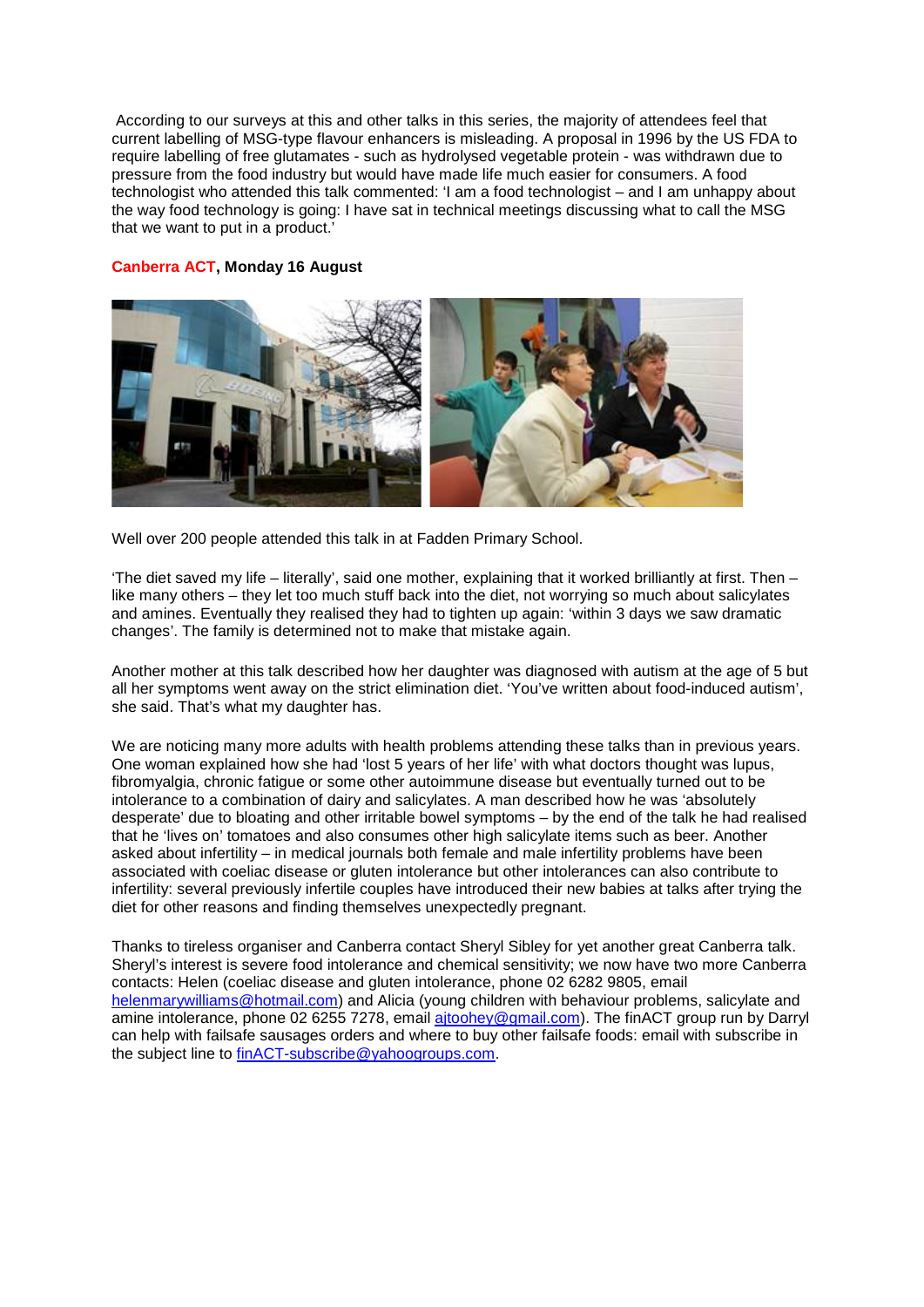#### **Yass NSW, Tuesday 17 August**



Thanks to husband-and-wife organisers Sky and Dallas Silcock for this friendly talk in the pretty country town of Yass. As in the Canberra talk (head banging after annatto containing yoghurt in a baby starting with introduction of solids) there was a report of head banging in an 18 month old after eating cheese slices with annatto 160b. Another mother had also seen annatto-related head banging and behaviour in her two children, and in another family, three out of four of their children suffered from annatto-related asthma (in ice cream). Although no one ever told this mother about the asthmasulphite connection, she worked it out for herself when her 3 yo asthmatic daughter was rushed to hospital in an ambulance 4 hours after eating 6 dried apricots. A previous survey at our talks showed that less than 20 per cent of parents of asthmatic children are aware of the asthma-sulphite connection. There was also interest in coeliac disease and gluten intolerance which is becoming more of an issue, due to increasing understanding that coeliac disease is not as rare as previously thought. There were several recent unexpected diagnoses of coeliac disease (you don't have to have a lifelong delicate stomach plus be very short and skinny to be a coeliac as was once thought). There was also a report of a ten month old baby failing to reach developmental milestones who improved dramatically when gluten was removed from his diet (despite current advice that gluten does not pass through breastmilk, some mothers do not agree). And a comment from a smiley grandmother at the end of the talk: 'where were you when my children were little?"

#### **Wagga Wagga NSW, Wednesday 18 August**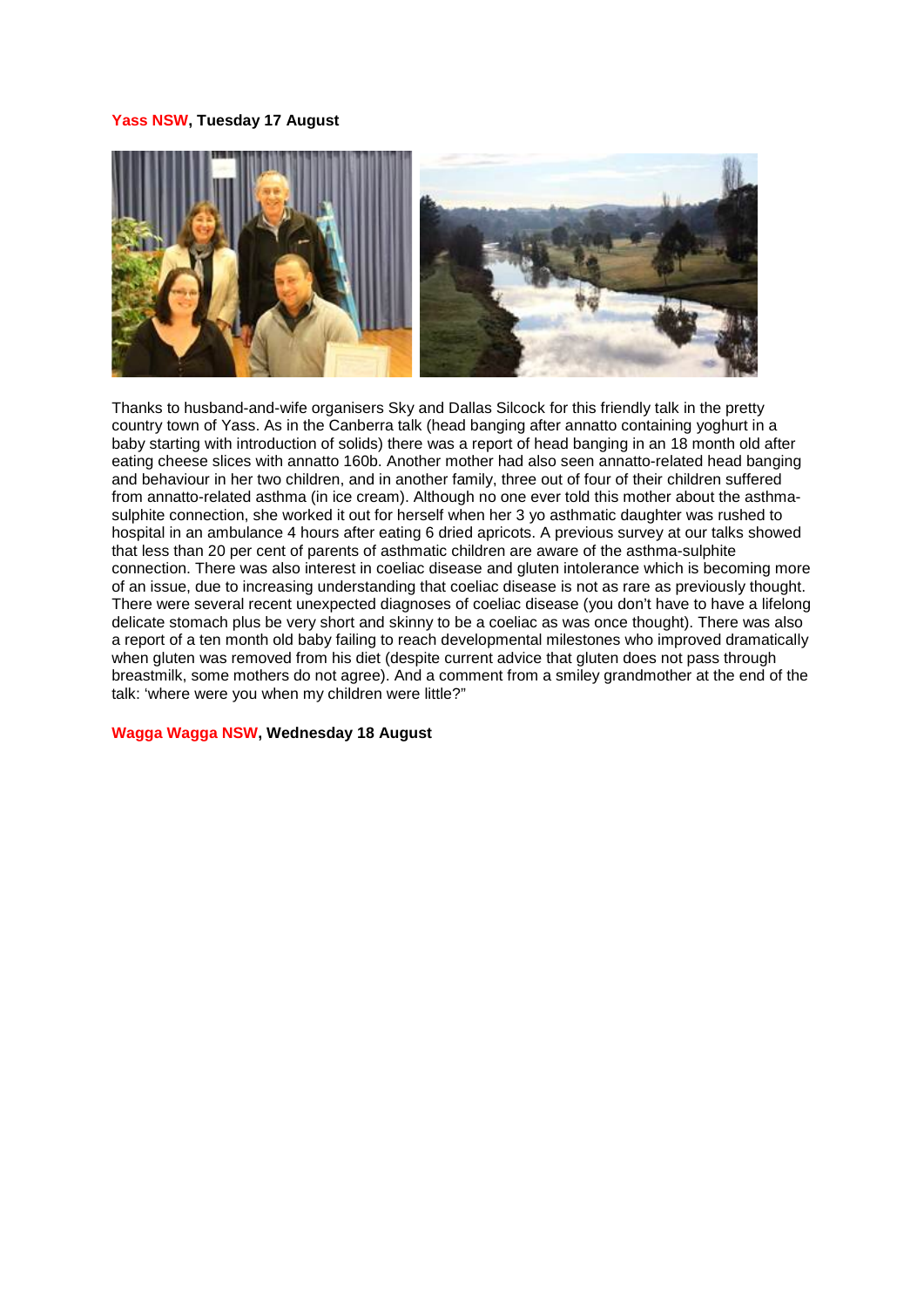

Attendees had come from as far away as Cootamundra, Lockhart (a big contingent) and Junee at this big talk organised by Simone Harmer from the Henschke Primary School P & F and introduced by assistant principal Sandra Gunning. During question time, one mother told the story about her son diagnosed with ADHD at age 4. Now 6, the child is on diet and people refuse to believe the diagnosis. 'The first six months were hard', she said, 'but it is well worth it. The improvements have been huge.'

Several mothers reported toddler diarrhoea as a problem – none had heard of the finding from US paediatricians that that fruit juice is strongly related to this condition and all were giving their toddlers juice: 'isn't it OK if diluted?' Nutritionists say that fruit juice is no better than coke in terms of obesity. They recommend drinking water and eating fresh fruit instead. Filtered water may be best – I have been surprised by the terrible quality of the tap water in some areas. The next step after eliminating fruit juice is to consider other salicylates in the diet.

Some questions:

Q. What can people do if they are sensitive to ingredients in multivitamin supplements (or medications)?

A. you can ask a Compounding pharmacist (see under Compounding in the Yellow Pages) for a supplement or medication custom made for you.

Q. Is Juvenile Rheumatoid Arthritis related to diet?

A. Yes! For one girl, her only problem turned out to be MSG and other related flavour enhancers but for most it will include salicylates, see our joint pain and arthritis factsheet.

Q. Have there been any diet trials in detention centres?

A. Not that I know of in Australia, but at one talk to detention centre talk, the staff were amazed when they heard about the effects of colours and preservatives in cordial – it turned out that they had recently banned cordial for a week as a punishment and all had noticed the improvement. At the time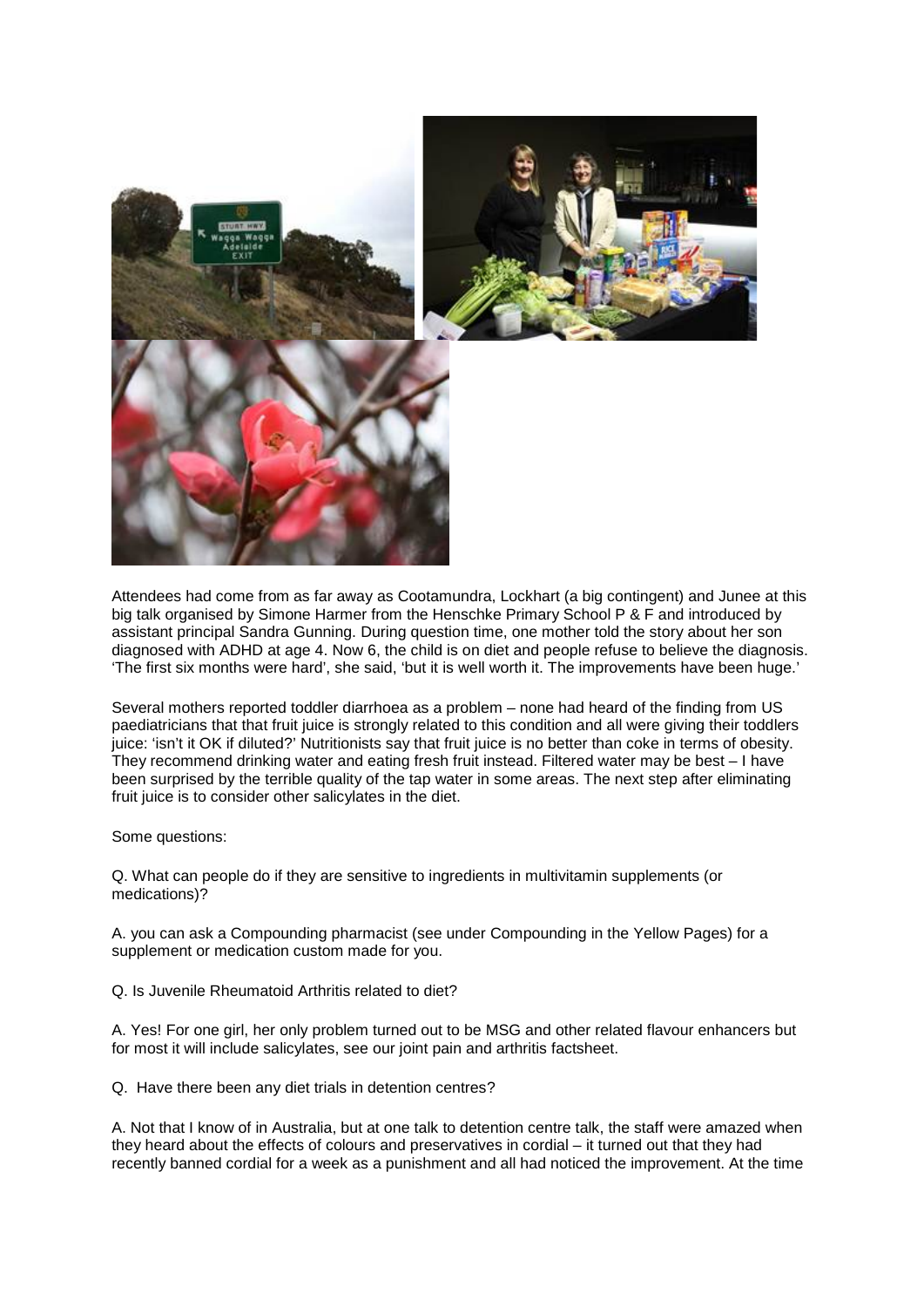they had said 'the punishment is working!' but during my talk they realised it was the lack of additives and as I left they were cancelling their standard supermarket order for cordial.

# **Albury/Wodonga NSW/VIC, Thursday 19 August**





Over 200 people from Albury and the surrounding area attended this talk in the Commercial Club organized by Rebecca from Cooinda Family Services. Most were new to food intolerance, but some were enthusiastic returnees. There were also a lot of teachers. My favourite story was from a mother who had been so excited by our previous talk that she had hauled her husband out of bed when she got home at 10 pm to watch our DVD. They went on to report big improvements in their child.

Parents of children with special needs may think that all behaviour problems are due to their child's condition, but the mother of a Downs child reported massive improvements on diet and the mother of a child with an unusual chromosomal abnormality said that the presentation had helped her to understand that at least some of her child's problems are almost certainly related to foods.

'When is the best age to do diet?' one mother asked. According to Dr Anne Swain who developed the RPA elimination diet, the best age is at introduction of solids in a baby because you have total control over what goes in their mouth – with the proviso that you should be supervised by an experienced and supportive dietitian (ask for our list at [confoodnet@ozemail.com.au\)](mailto:confoodnet@ozemail.com.au)

'Can I do the diet when I have shared custody of the children (with their father on the weekends)'? asked one mother. Only if your ex agrees to do it too. Or if you write the diet into the custody agreement. It is not unusual for a vengeful ex to deliberately fill the kids full of junk food and return them off their heads. This is one reason why our food regulators' idea that you can read labels and choose to avoid foods without additives doesn't work.

New Albury contact: Nicola ph 0417 062 134 email [nnhobbs@westnet.com.au.](mailto:nnhobbs@westnet.com.au) Nicola would be happy to arrange a group order of failsafe sausages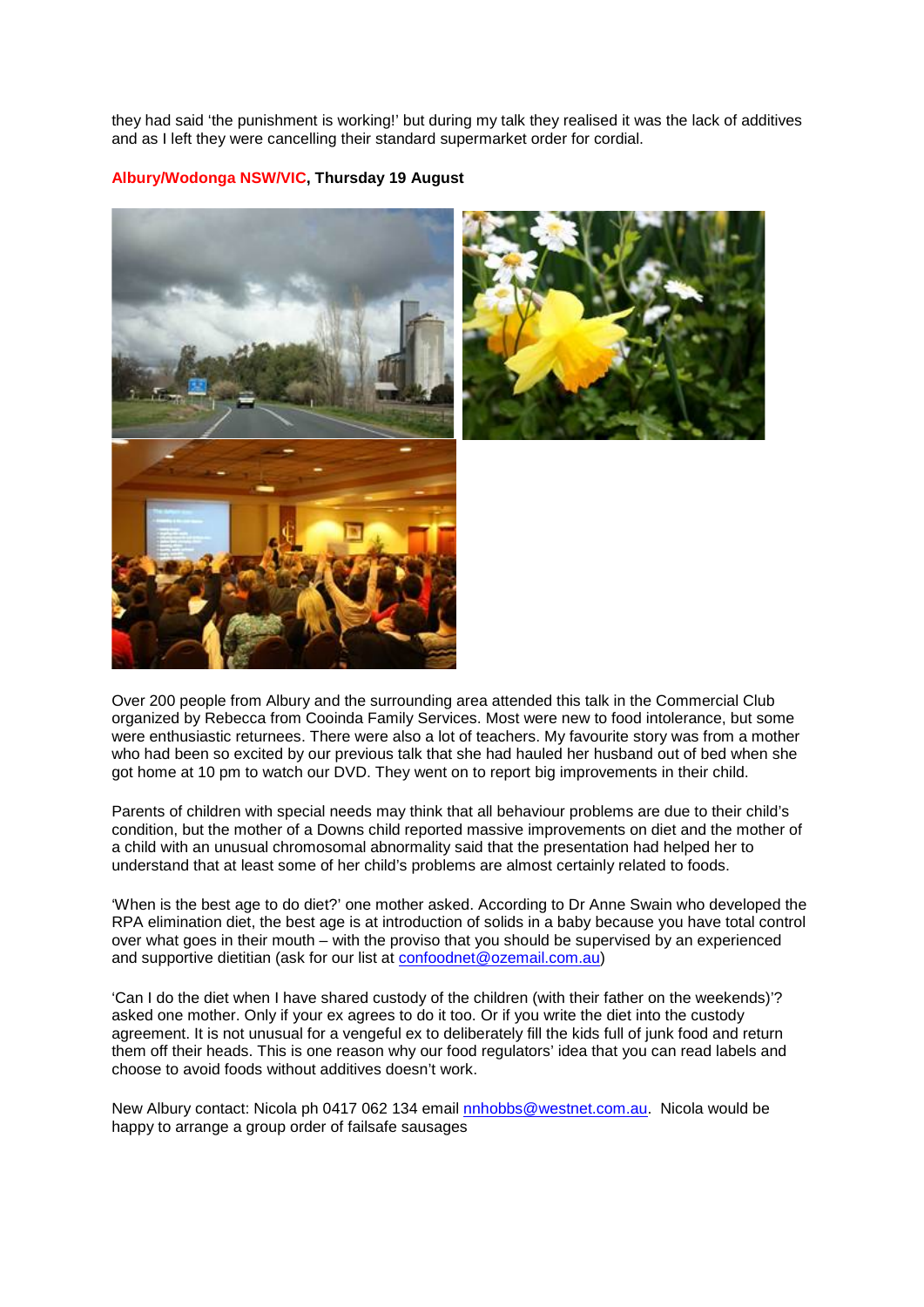#### **Launceston TAS, Wednesday 25 August**





There were some very happy failsafers at this talk, some who had traveled a long way in bitterly cold rain, and see new contacts below. One mother had put her asthmatic 10 year old on an additive free diet because his asthma inhalers were causing such a problem ('he was bouncing off the walls'). As a result of going additive-free, his asthma went away and he hasn't had asthma for two years. Another couple reported the worst case of head banging I have ever encountered – from introduction of solids at 4 months, their daughter had been banging her head not just 10 or 30 times a day as reported by others, but more or less continually – to the point of making her nose bleed constantly and even deformation of the skull ('always covered in big bruises' – it was so bad we could never go out, I couldn't even leave her alone to go to the toilet'). After 18 months of this her desperate parents discovered our website 3 weeks ago and found she was eating heaps of annatto 160b in Kraft products such as yoghurt and cheese as well as some other suspect foods. After a drastic change of diet, the head banging has now stopped

Thanks to the irrepressible Debbie and Tracey from the Playgroup Association for organizing this talk.

New Launceston area contacts:

Belinda phone 6327 4759 [belindagriffiths@live.com.au](mailto:belindagriffiths@live.com.au) 

Jo (longtime failsafer in Westbury) phone 0400 089 725

**Hobart TAS, Thursday 26 August**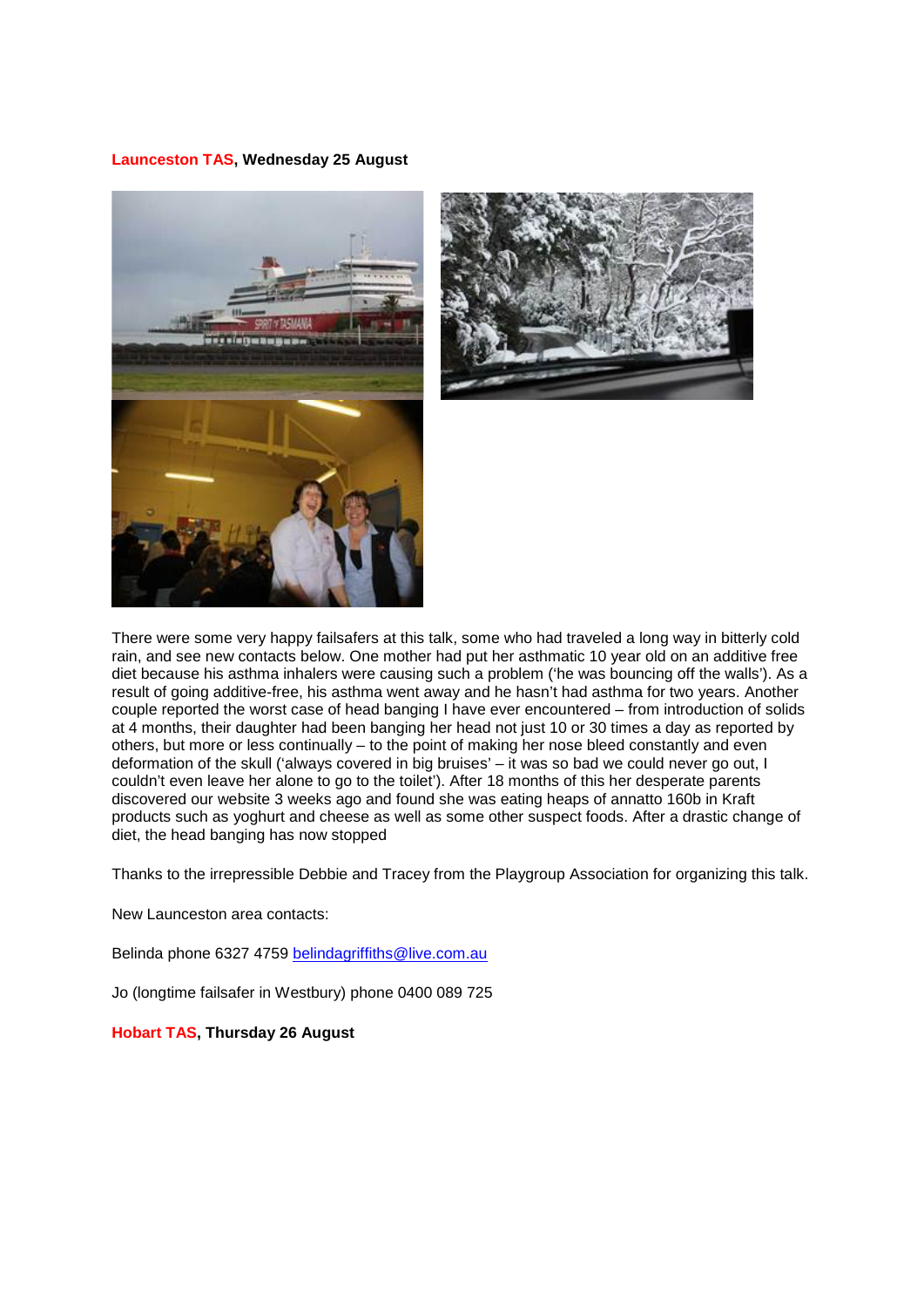

The first person to arrive at this talk was a happy failsafe grandmother (see photo) who had attended my talk in St Helens 9 years ago about an oppositionally defiant grandchild – 'it changed our lives … what would parents do without you and Howard?' she asked. Several Hobart mothers reported almost identical stories.

Another desperate story with a happy ending concerned a man who was not diagnosed as a coeliac until his twenties, then found out about salicylate and amine intolerance ten years later. Some signs of an undiagnosed coeliac family: the older generation developing bowel cancer; and unexplained nutritional deficiencies such as calcium or iron.

A common question: yeast in baked products such as bread is failsafe; yeast listed in foods such as Vegemite, flavoured crackers, rice cakes and chicken nuggets is a source of free glutamates (MSG) and is NOT failsafe.

A feature of both Tasmanian talks so far is the number of parents who are angry about the way they have been treated by health professionals with no knowledge of food intolerance. 'They thought I had Munchausens' said one mother, and another said 'I would really like to tell that paediatrician what he has done to my life'. With food intolerance, a bad dietitian (or other health professional) can be worse than no dietitian. I strongly recommend our list of experienced and supportive dietitians (and others including a newly listed supportive paediatrician) available from [confoodnet@ozemail.com.au](mailto:confoodnet@ozemail.com.au) - and consider traveling to get someone who really knows what they are talking about. Don't forget, you can phone or email first to ask for more information before you part with your money.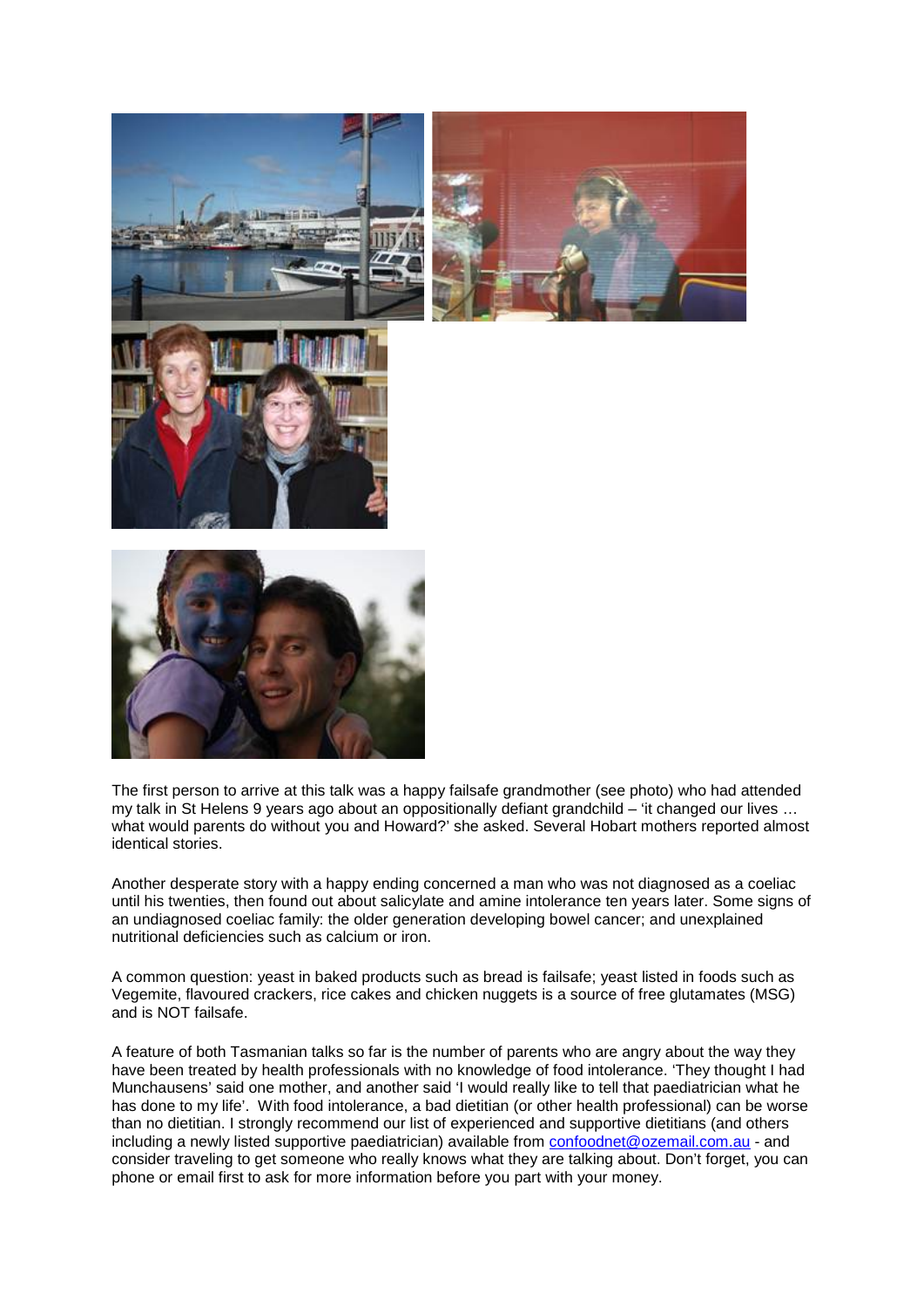Thanks to organizers Michael and Wade and to Kingston High School for hosting this talk.

123 Magic instructors:

Lucy email [lucy@headhearthandstas.com.au](mailto:lucy@headhearthandstas.com.au)

Loni (Pittwater Family Support Services) email [lonikube@bigpond.com.au](mailto:lonikube@bigpond.com.au)

Hypnotherapist and counsellor who is failsafe herself and works with children: Sandy Winstanley phone 6239 6172

# **Burnie TAS, Monday 30 August**





Howard's favourite quote: a woman at the book table after the talk saying 'I want the set  $-1$  came here to rule food out as a cause of my child's behaviour – and I was wrong!'

This talk at Ridgley High School was attended by a capacity crowd of 220 people. It was great to see so many teachers in the audience including not just one but two school principals and also a broad range of community organizations from child care to the justice system.

There were failsafe parents and grandparents ('I just wanted to say thank you - I came to one of your talks years ago, and we saw a huge change in our child/grandchild'), plus parents of children with problems, as well as a lot of adults interested in health problems. Reports included a 3 yo with salicylate-related sneaky poos and an adult with salicylate-related depression.

One mother dismissed the idea that it is too difficult to cook for your children: 'I am a sole parent working full time and my kids only eat home-cooked food. Every weekend I cook a batch of biscuits or slice plus cake and freeze if necessary. That's what they take as their treat (they have no commercial lollies or chocolates)'. Her children report that their friends have been 'drooling over my biscuits'.

More information about failsafe foods available in Burnie and surrounding areas from our contacts Ruth 03 6435 3404 [arbentley@internode.on.net](mailto:arbentley@internode.on.net) (Wynyard) and Caroline, 03 6432 3223 [tasallergy@trump.net.au](mailto:tasallergy@trump.net.au) (Burnie) and see details in our next newsletter about how to join the new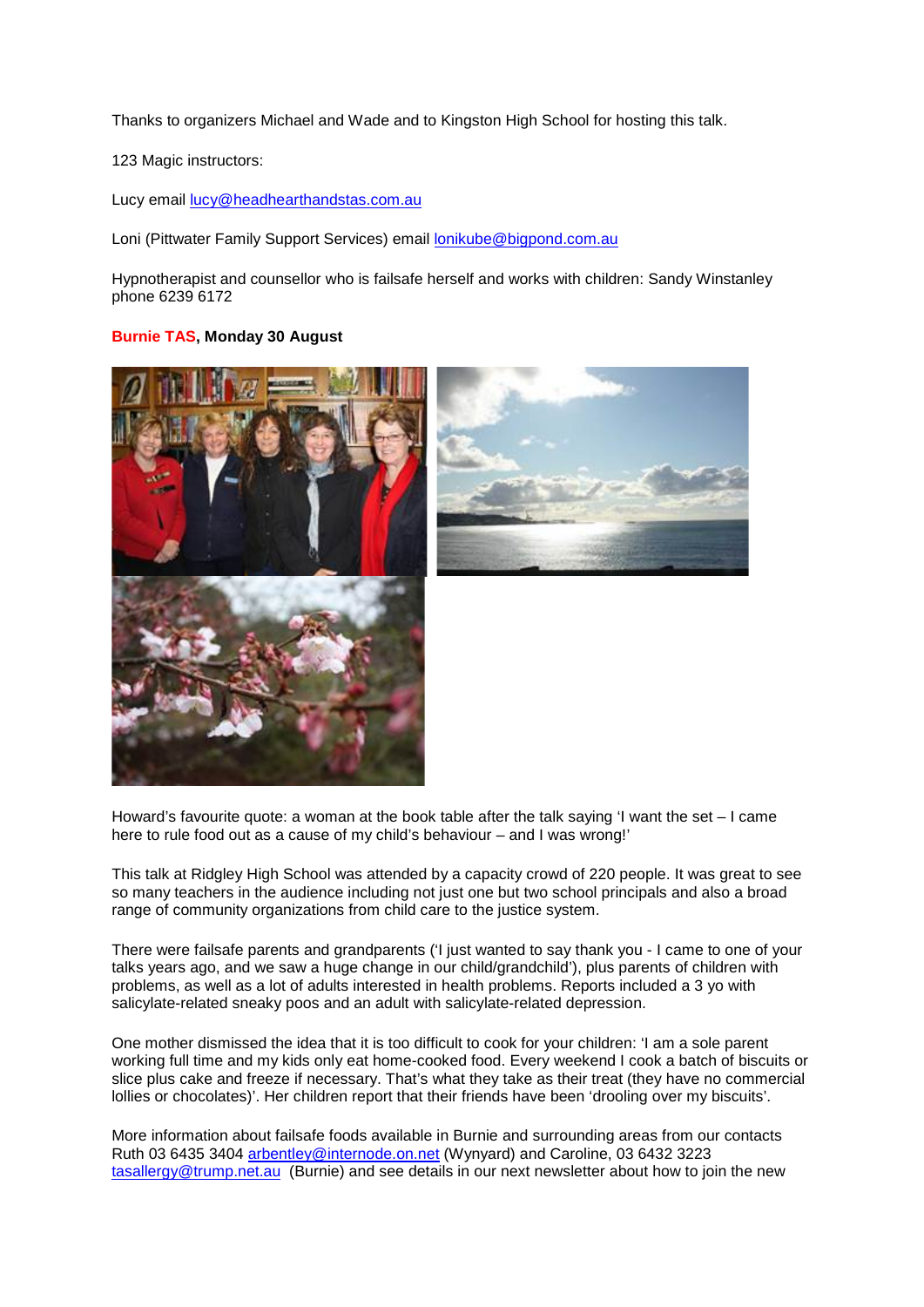Tasmanian failsafe email group. Also thanks to Leon and Kristin from Burnie Wholefoods in Cattley Street who stock a number of failsafe foods and are prepared to order more [\(leon@southcom.com.au\)](mailto:leon@southcom.com.au) . And a big thank you to organizers Principal Denise Witherspoon and her team from Ridgley Primary School.

#### **Melbourne (Beaconsfield) VIC, Thursday 2 September**





Sue's favourite comment - during question time: 'Next time, please book a bigger hall … lots of my friends wanted to come too but they couldn't get in' (the presentation in the lovely Beaconsfield Community Centre holding 220 was sold out two weeks in advance)

Howard's favourite comment - from a failsafer: 'I just want to say thanks to you and Sue. For the first time, we are enjoying being parents'.

A report from the mother of a 9 yo asthmatic child: 'She eats some of those foods you put up [foods high in sulphite preservatives such as dried apricots and sausages] every day. I didn't know about that. It's really scary.' We hear this so often. Mothers need to know about the asthma-sulphite connection. It's not good enough to have a label saying 'contains sulphites'.

A mother asked 'Could additives have anything to do with the recent appearance of facial tics in a 15 yo girl whose diet has suddenly changed to include lot of diet drinks and flavoured packet snacks?' Yes, this can definitely happen in teenagers who consume a lot of junk food due to peer pressure. Similar effects have been reported in a teenager 'living on' junk food – the culprit turned out to be the 600 number flavour enhancers - and in a university student 'living on' diet cola and Burger Rings which between them contain benzoate preservatives, artificial sweeteners, artificial colours and flavour enhancers. (A laboratory study found that combinations of these particular food additives were potentially more toxic than additives ingested singly. Lau K and others, Synergistic Interactions between Commonly Used Food Additives in a Developmental Neurotoxicity Test [http://toxsci.oxfordjournals.org/cgi/reprint/90/1/178\)](http://toxsci.oxfordjournals.org/cgi/reprint/90/1/178)

'Thank you. I came because I needed to hear it all again,' one failsafer said. 'I know what I am supposed to do but we have slipped'. This is common. There seem to be lots of people in denial about salicylates – either not prepared to avoid fruit in the first place despite strong evidence that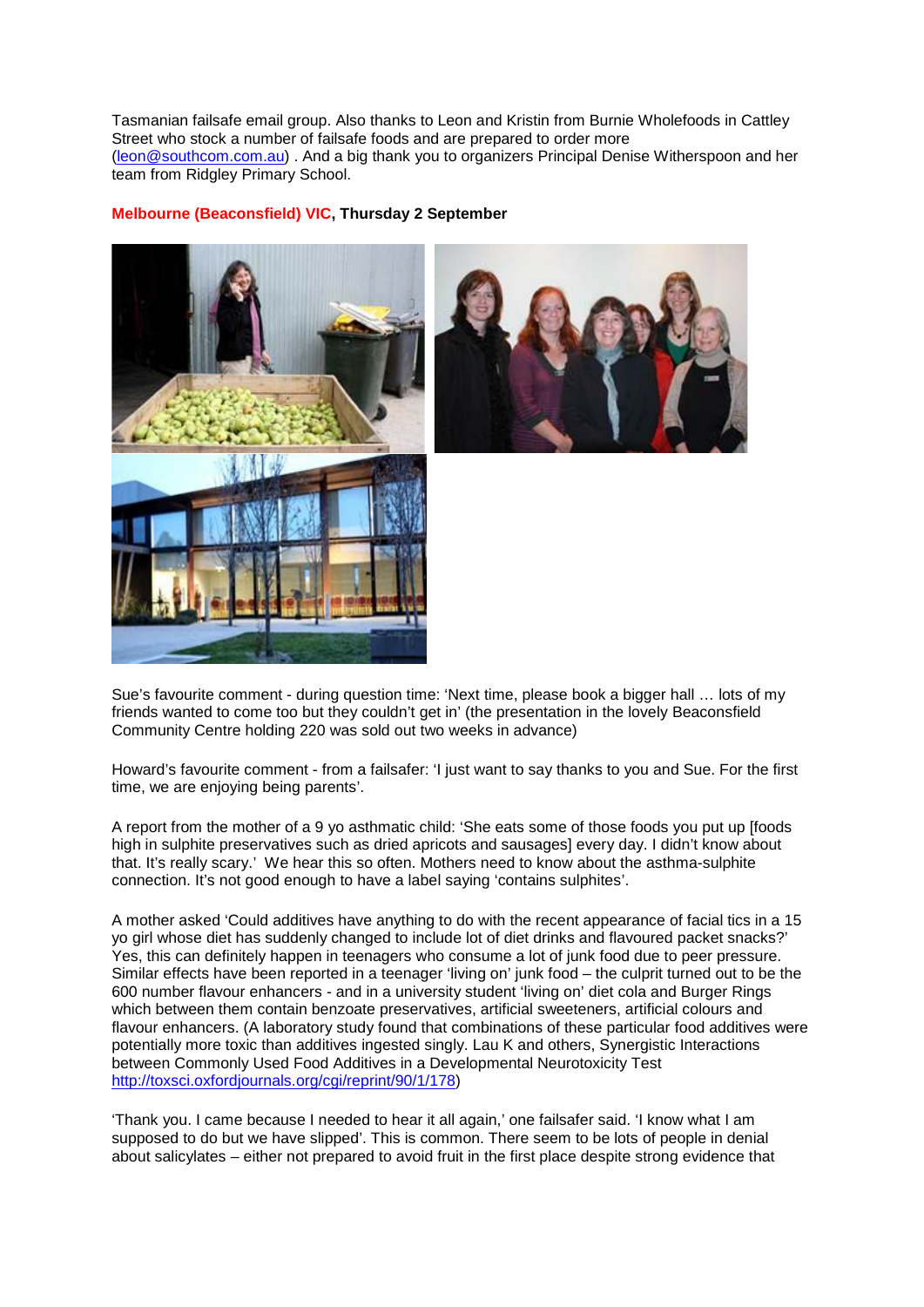there is a problem – or having avoided salicylates for a while and then somehow convincing themselves that they have grown out of it (and usually into a different problem ….)

Thanks to organizers Mim Gillespie and Sue Howart from the Beaconsfield Community Centre, and also to Melbourne contact Jenny R (03 9802 0973, [jenny@additiveeducation.com.au\)](mailto:jenny@additiveeducation.com.au) and Kathleen from Additive Education.

# **Millicent SA, Monday 6 September**





Millicent is a small town near Mt Gambier in SA – which is pretty isolated anyway, so I could understand why so many people said 'thank you for coming to Millicent – we really need to hear this'.

In one fascinating report, a man who had previously lived on a remote indigenous community near Turkey Creek in Western Australia described how he noticed only three processed foods were consumed there - powdered milk, preserved bread and meat. When they switched to preservativefree bread as he suggested, 'the older kids stopped fighting and the little kids stopped head-banging'.

Some other interesting reports:

- \* head banging in a toddler due to chicken crimpys
- \* recurrent tonsillitis related to MSG and other flavour enhancers

\* a child who has many of the problems listed in the blue brochure and eats 10 high-salicylate apples per day as well as some other fruit (six apples per day is considered to be a salicylate challenge)

This audience was particularly remarkable for the number of people who liked Brussels sprouts – nearly all of them!

Many thanks to organizers Mardi Watts, Angela and the team from the P&F at St Anthony's Catholic Primary School, including Principal Kieran for a wonderful introduction, and the P&F team for a big display table and failsafe supper (my apologies for a few non failsafe items that slipped through when the supermarket included alternatives such as a packet of pink and white Pascall's marshmallows –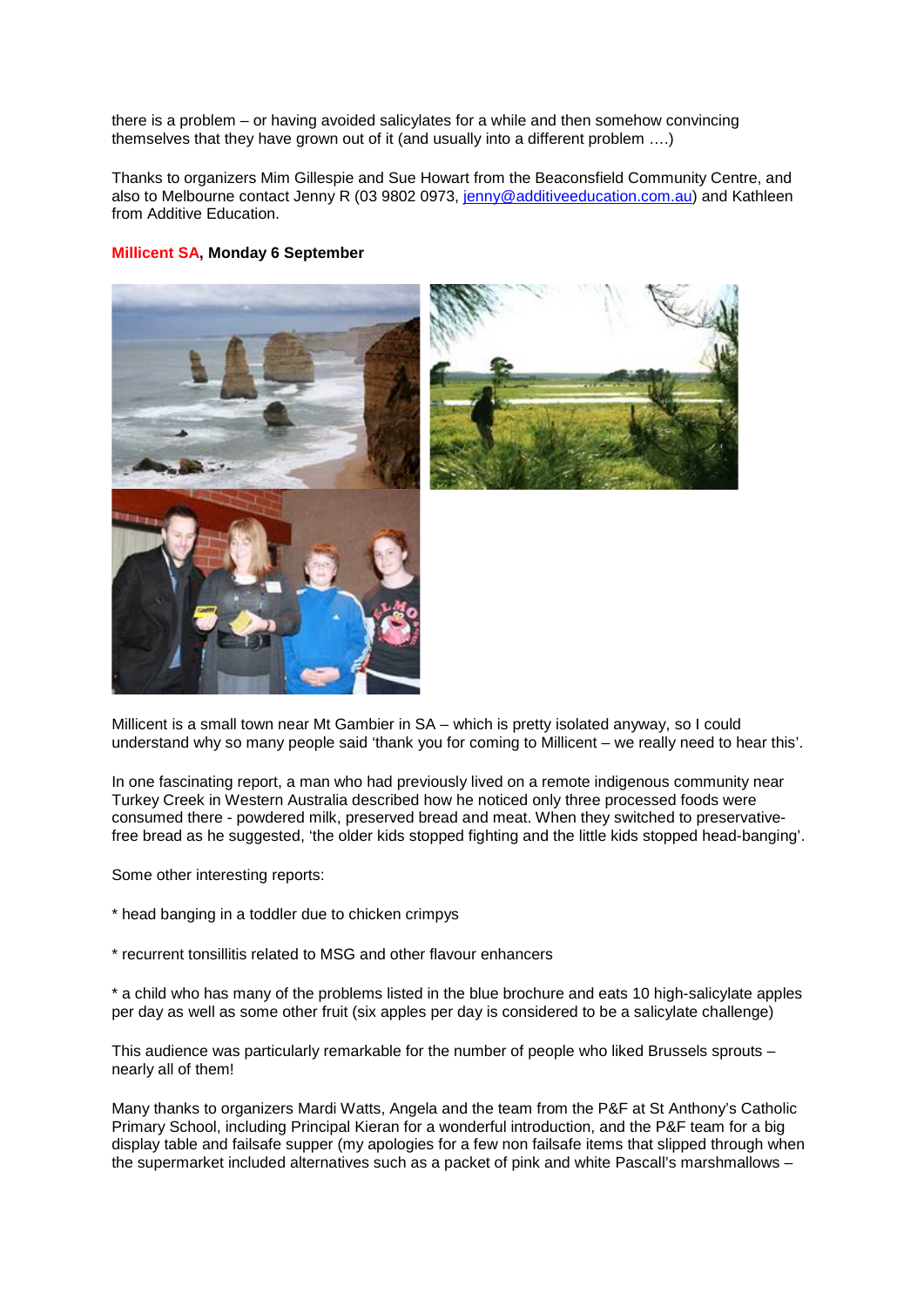definitely not failsafe even you only eat the white ones as the red colour and flavour seems to be spread around - and the 'all natural' icecream cones contained annatto 160b).

LOCAL CONTACT Tracey Maney from Mt Gambier 0417 823 826 [tamaney1@bigpond.com](mailto:tamaney1@bigpond.com) – my apologies for not introducing Tracey – I didn't realize she was in the audience.

Failsafe sausages now available for this area in Mt Gambier: Colin's Court Butchers, 174 Jubilee Highway Mt Gambier 08 8725 7060

James Street Quality meats, 32a James St, Mt Gambier 08 8723 3700

# **Adelaide SA, Tuesday 7 September**





Politician David Pisoni, member for Unley, again introduced me at the Adelaide talk (this time over 400 people). David is a very important politician – he is aware of food additives because of their effect on his own child, and he is also the Shadow Minister for Education!

This talk was like a failsafe fair, with failsafe sausages, pear jam and other goodies for sale as well as a failsafe display organized by Marianne Orgran.

More interesting reports:

\* The mother of a 6 yo with long term sleeping problems was delighted to report that her son slept through the night on the second night of the diet

\* the mother a 10 year old with a lifetime of chronic constipation (even doing only one poo every ten days as a baby), variously diagnosed as spastic colon or lazy colon - just like the story I use in the presentation, previously on daily laxatives, fibre supplements and a high fruit diet and it simply wasn't working - reported that her son improved within 4 days of the diet

\* Another 'vengeful ex' story, this time from the stepmother of a ten year old with behaviour problems: 'his mother feeds him up on junk food before she sends him back - he says to me "what can I do, Mum tells me to eat it"'. We both agreed that this is a form of child abuse and our food regulators are utterly failing to protect children in this difficult position.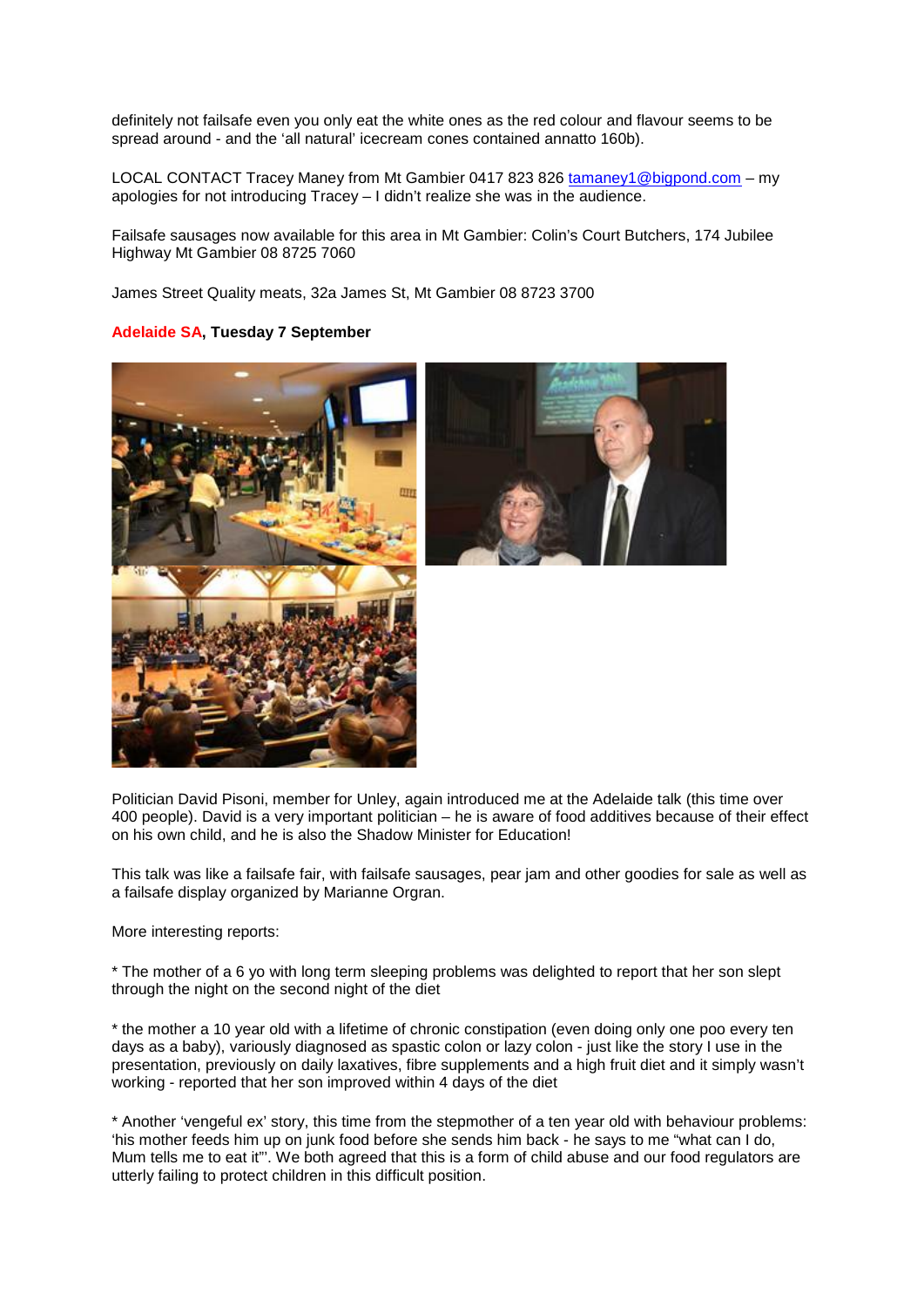\* There have been many enquiries about food-related seizures or absence seizures. The medical literature is clear that in people with food intolerance, seizures can certainly be related to foods. As with other food intolerance symptoms, the culprit/s depend upon individual sensitivity. As with any symptom, the best way to find out what is happening is to do the full elimination diet with challenges, supervised by a supportive and experienced dietitian. See more details in our Epilepsy factsheet and also the Pets factsheets at [www.fedup.com.au.](http://www.fedup.com.au/)

\* I came about my 18 month old but during the talk it suddenly hit me 'OMG I'm affected too!'

\* A question about frequent night waking in a 12 mo – two most favourite foods are yoghurt (check for 160b annatto), and bread (check for the bread preservative 282) …

\* I came for my son (one of the 'restless ones') but now I realize my daughter is affected just as badly, she's one of the quiet ones …'

\* And many people said "I just came to say thank you – you have made such a positive difference to our family'.

Thank you to Adelaide organizer and failsafe contact Bron Pollnitz, the feedback coming in is that everyone loved the talk – 'the two main things that have emerged were how positive and down to earth you were (providing heaps of information but not forcing it on people) and how dodgy the labeling on packets is'.

Bron's contact details: 08 8299 9208, 0407 299 920 [peterbron@optusnet.com.au](mailto:peterbron@optusnet.com.au)

Thanks also to The Small Food Catering Company for pear jam and many failsafe treats. Contact Debbie Kelly 08 8298 8482 [mail@catering.net.au.](mailto:mail@catering.net.au)

### **Whyalla SA, Wednesday 8 September**





Our first ever talk in Whyalla, a remote SA town 'where the outback meets the sea', was attended by over 100 people. Some had driven for more than 4 hours to attend the talk. Many expressed their gratitude to us for coming – 'we have no help out here' or my books. Some comments: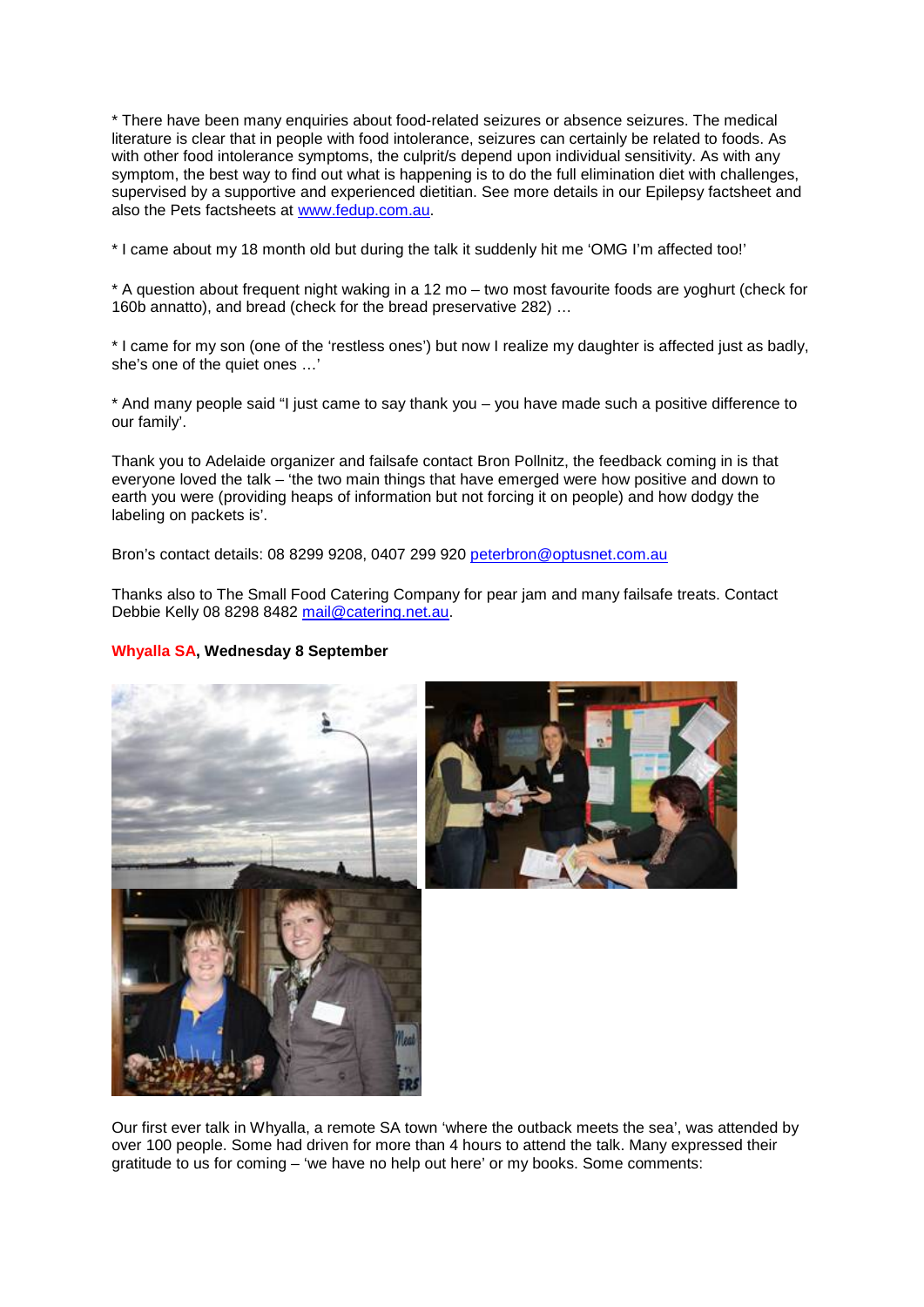\* 'I'm sure your books have saved lives, I personally know of at least three'

\* 'I used to love my son but not like him if you know what I mean – your book made a huge difference and now we are a happy family'

There were many reports of improvements due to my books in behaviour, sleeping, stomach aches, rashes and other problems and although I normally say the diet is too difficult to do with teens, I was privileged to meet an impressive teenager who did the diet at age 14 and has seen improvements in health, sporting ability, and school results: 'I feel so much better'.

Supports:

R&E Butchers (in the City plaza, Patterson Street Whyalla phone 8645 0990) do delicious failsafe sausages and brought some to the talk. Also good for failsafe meats because they don't have cryovacced meats and can do additive-free hams on request for amine non-responders.

NEW LOCAL CONTACTS:

Deb 0448 546 842 [debndave2@bigpond.com](mailto:debndave2@bigpond.com)

Anne-Marie [anne-marie.shaw@sa.gov.au](mailto:anne-marie.shaw@sa.gov.au)

Thanks to the three enthusiastic failsafe organisers Deb, Anne-Marie and Kath (see photos), and to R&E butchers (see Kylie in photo holding failsafe sausages).

# **Port Lincoln SA, Thursday 9 September**





Our first ever talk in Port Lincoln (so remote that a nearby spot was used as a location for Australian Survivor) was attended by over 120 people. Again there were many reports of improvements in children by grateful parents who had read my books, including 'I want to give you a hug for helping our family so much!' and 'the improvement in the quality of life for our family has been huge thanks to you. Also due to an administrative problem we also had to contact some people who have bought books during this roadshow – all of them were happy to report that they have already seen positive changes.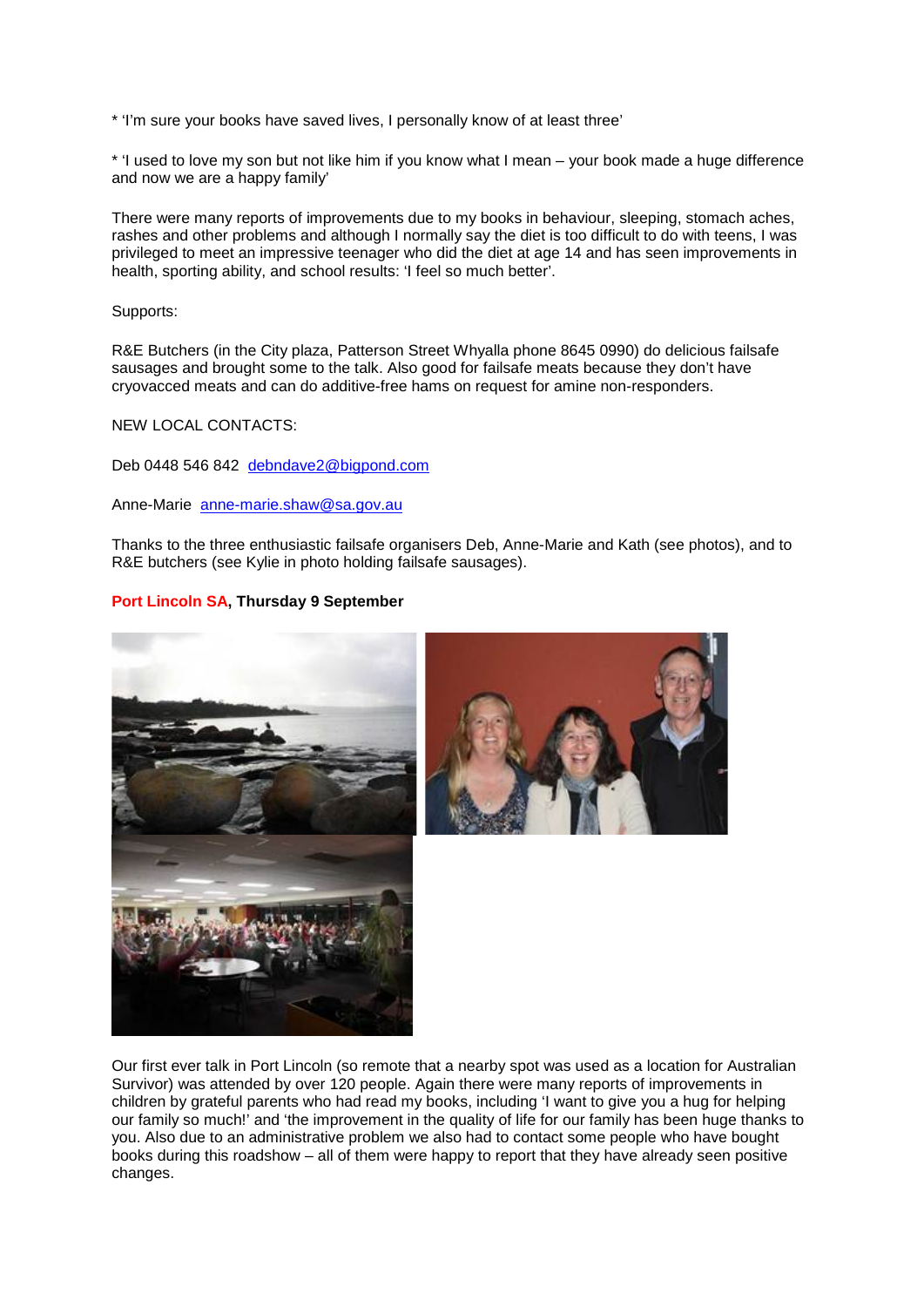Feedback from organizer Liz Desart: "I wanted to say how fantastic last night's seminar in Port Lincoln was – I have had many positive comments both last night and today – thanks!'

Thanks to organizer Liz and also Sheree and other very supportive staff from the Poonindie Childcare centre.

Due to the incredible remoteness of the Eyre Peninsula talks, it can be difficult to find a supportive dietitian – don't forget, you can request more information on a wide range of topics, such as Salicylate and Amine Mistakes information sheets and Medication information sheet [\(suedengate@ozemail.com.au\)](mailto:suedengate@ozemail.com.au).

We have a volunteer as a new failsafe contact: Pamela (stand by for further details)

Failsafe Sausages are now available in Port Lincoln thanks to Barry and Jodie (stand by for further details)

### SOME GENERAL COMMENTS

As our 2010 Roadshow approaches the end (one talk to go! – Mildura on Tuesday) here are some general comments that apply to more than one talk.

\* I have been disappointed by the number of failsafers at most talks who have reintroduced a few high to very high salicylate foods from olive oil to mandarins. While insisting 'but we can cope with that', they simultaneously ask for help about strange new symptoms. Don't forget that food intolerance symptoms can change throughout life, so your child may seem to have grown out of their previous reactions to salicylates. But it is highly likely that the new symptoms are due to a slow cumulative build up of salicylates as has often turned out to be the case.

\* Pears: failsafers are getting anxious regarding the availability of pears canned in syrup (the only failsafe kind!!!) – please make sure you register with our pear petition, see breaking news on our website [www.fedup.com.au.](http://www.fedup.com.au/)

\* I was interested to hear a report of an autistic child who is sensitive to smells and insists on one particular kind of fabric conditioner and screams if exposed to anything else. I know how he feels. I have found SA the 'smelliest' of all states with regard to fragrances in public toilets and especially fabric conditioners in nearly all of our SA accommodation - and have had to use my own pillow case etc washed in Omo sensitive. Fabric conditioners, air fresheners and other perfumed products are not permitted on the RPA Elimination Diet.

#### **Mildura VIC, Tuesday 14 September**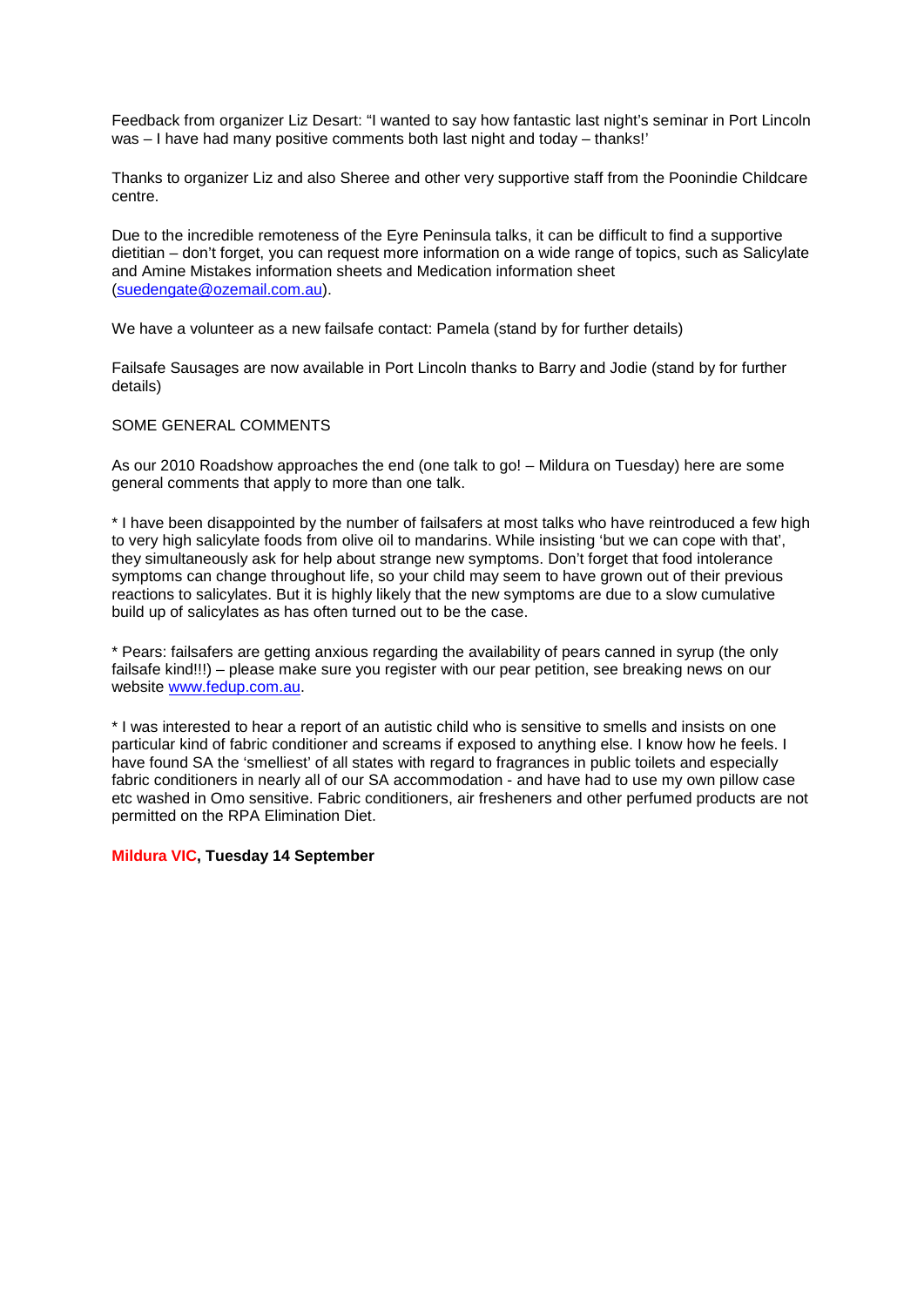

As our 2010 comes to an end we are feeling overwhelmed by the amazingly positive feedback that is pouring in. From the final (Mildura) talk:

- 'awesome'
- 'so glad I came'

- 'the best money I ever spent was coming to Sue's talk last year .. the whole family are now free of asthma'

- 'thank you both for the work you do' (we have heard this from many, many people!)

And an email from a Port Lincoln mother: 'Unfortunately I was unable to attend your seminar in Port Lincoln. A few of my friends went and told me how wonderful you were. I borrowed your book Fed Up from a friend, and read it in two days - unreal!! Your book has been like a light switched on in my head! I also borrowed the DVD and watched it twice the same day!! Thank you so much for opening my eyes to what the big companies have been doing to my children.' (Note for people in Port Lincoln, the new failsafe contact is Pam phone 8685 4441, and Sarah Munslow, senior dietitian at the Port Lincoln hospital is happy to supervise the RPAH Elimination Diet).

Thanks to the Mildura local failsafe group and contacts – Failsafe Sunraysia Families

- \* Monica 0400 899 706 [monhoppy@ncable.com.au](mailto:monhoppy@ncable.com.au)
- \* Peta 0427 083 337 [bailey\\_26@optusnet.com.au](mailto:bailey_26@optusnet.com.au)

Since Mildura is the centre of a huge fruit growing area, we have been receiving reports for years from fruit farmers about problems for themselves or their children due to high consumption of fresh or dried fruit (salicylates, amines, sulphites) and/or sulphite exposure. As well, there were the usual health and behavioural problems.

There was another question about the food link to juvenile rheumatoid arthritis. One of the currently recommended dietitians in Victoria supervised a full elimination diet and challenges for a 12 year old